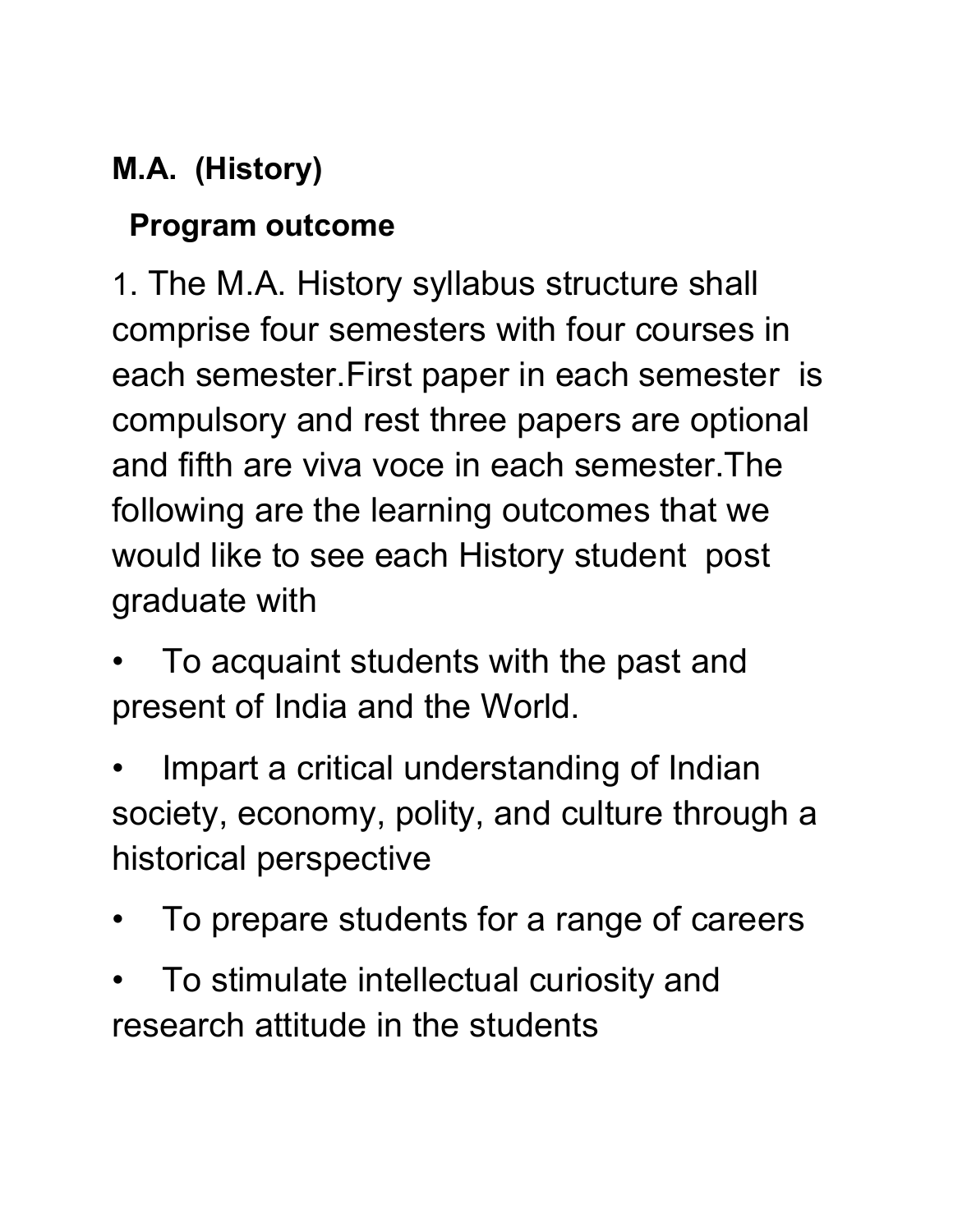- To introduce the various Indian and foreign traditions of history writing
- Capacity to explain how and why important events happen
- Understanding of the historical method of study
- A clear understanding of evidence collected from historical sources
- Critical understanding of developments in historiography
- Knowledge of the history of the India and 20th Century Modern World
- Informed familiarity with multiplecultures and diversity
- Awareness of current historical debates
- Understand the skills that historians use in research

#### **course outcome**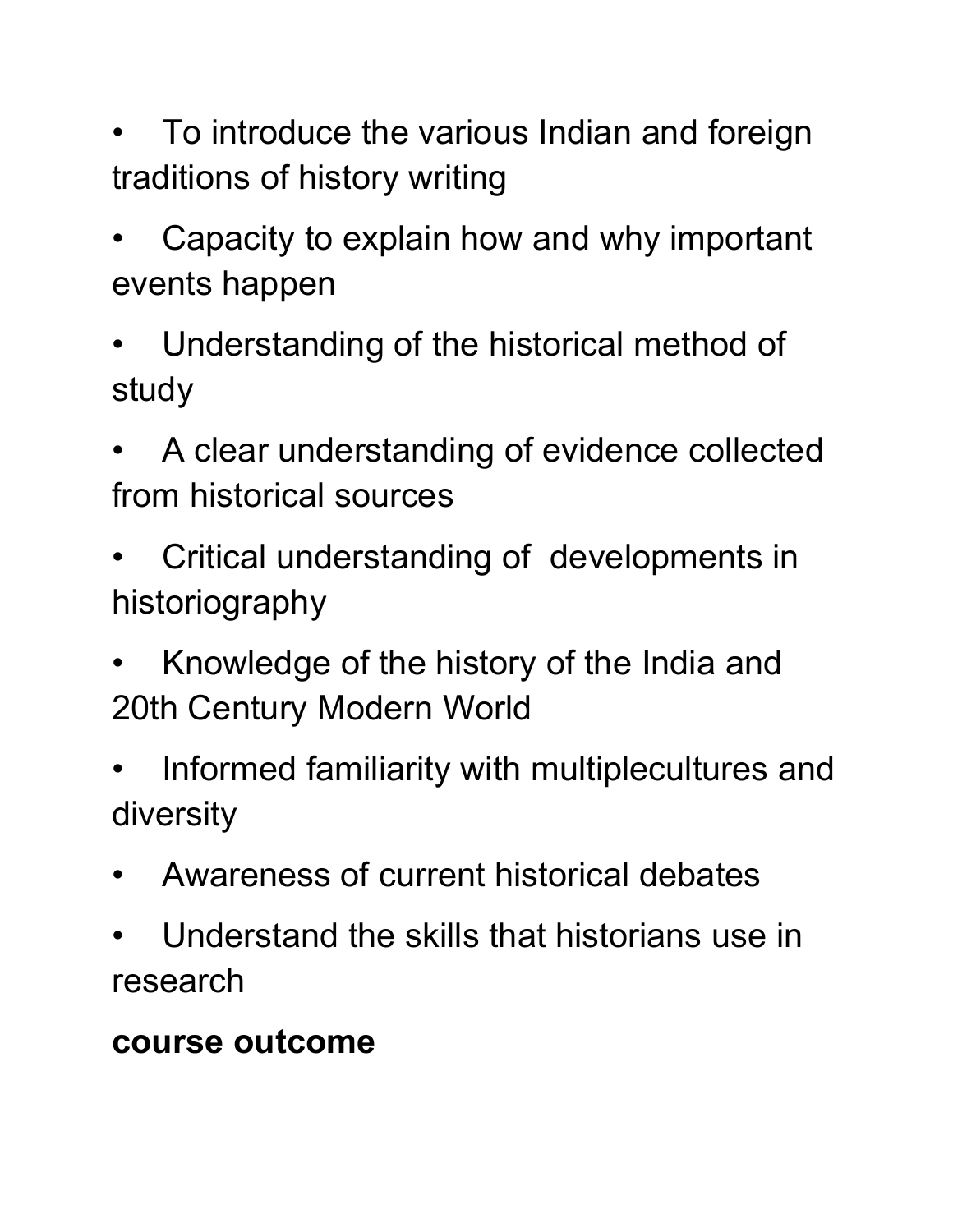#### **MA Sem 1 paper 1**

# **Indian National movement and thought (1875-1919)AD**

They can understand during to hundred years rule of the British power in this land, how the society, politics, religion and economy had changed. Rise and growth of nationalism and birth of Indian National congress and how to rise of the National Movement for freedom. They will acquire knowledge about the freedom struggle before Gandhian age.

# **paper 2 History of Delhi sultanat (1206- 1320)AD**

Students of history will learn about the foundation, expansion and consolidation of the Sultanate of Delhi starting from Turki envansion till khilzi dynasty.

### **paper 3 History of china and Japan(1840- 1900)AD**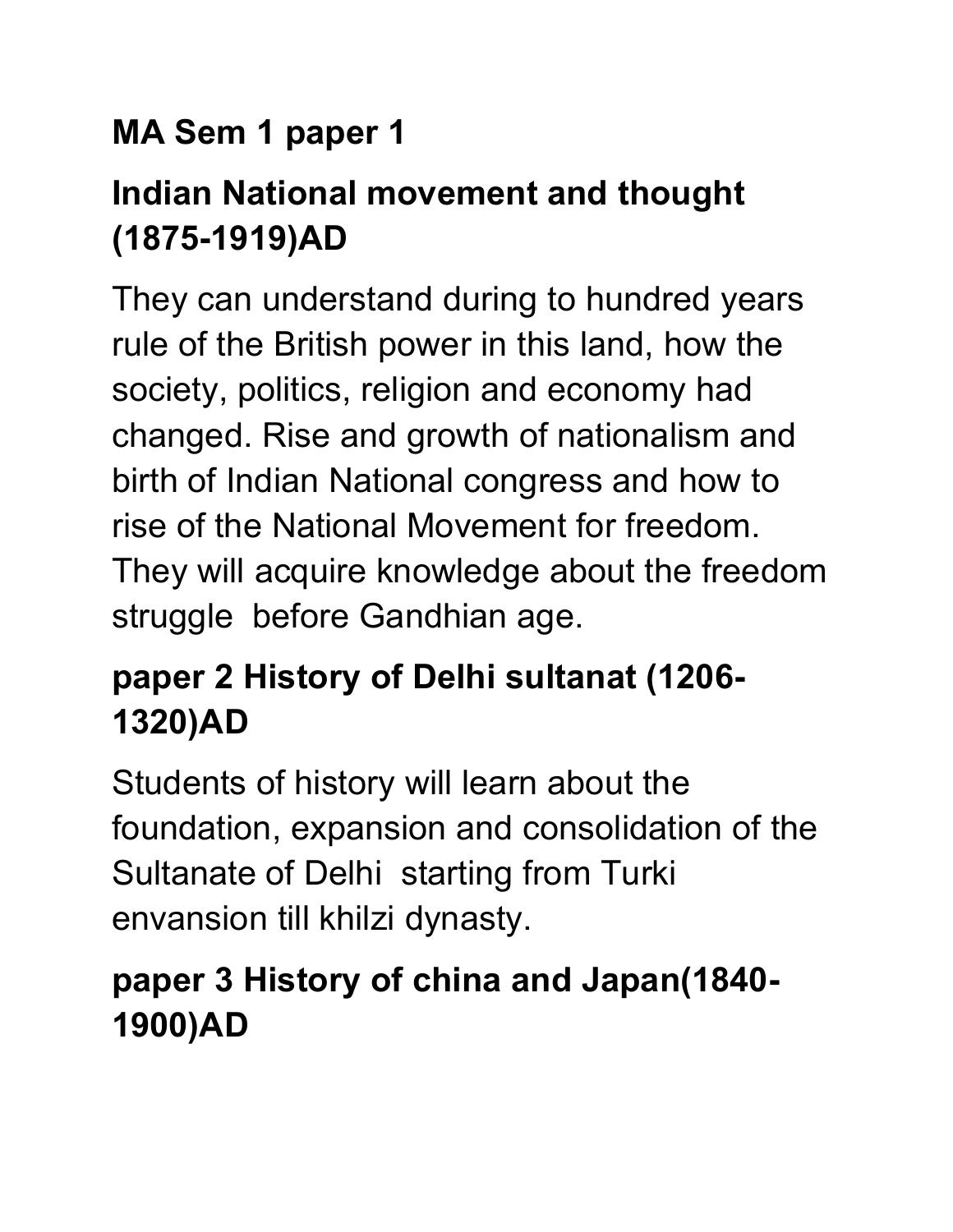Students will learn about the nature and structure of the traditional Chinese and Japanese society and how to transform from traditional to modern cultures. They can also learn about how the strong countries of the World were captured the Chinese and Japanese society, culture and economy during the nineteenth century. They will be aware how the Chinese and Japanese were united towards the foreign colonial powers and

defeated them and ultimately gain to freedom.

#### **paper 4 History of Europe(1789-1815)AD**

They will learn about the French Revolution and its impact of European countries. Unity and power makes people to strength which has showed in the French revolution in 1789.After revolution how Napoleon chang the map of europe and various events takes place.

**sem 2**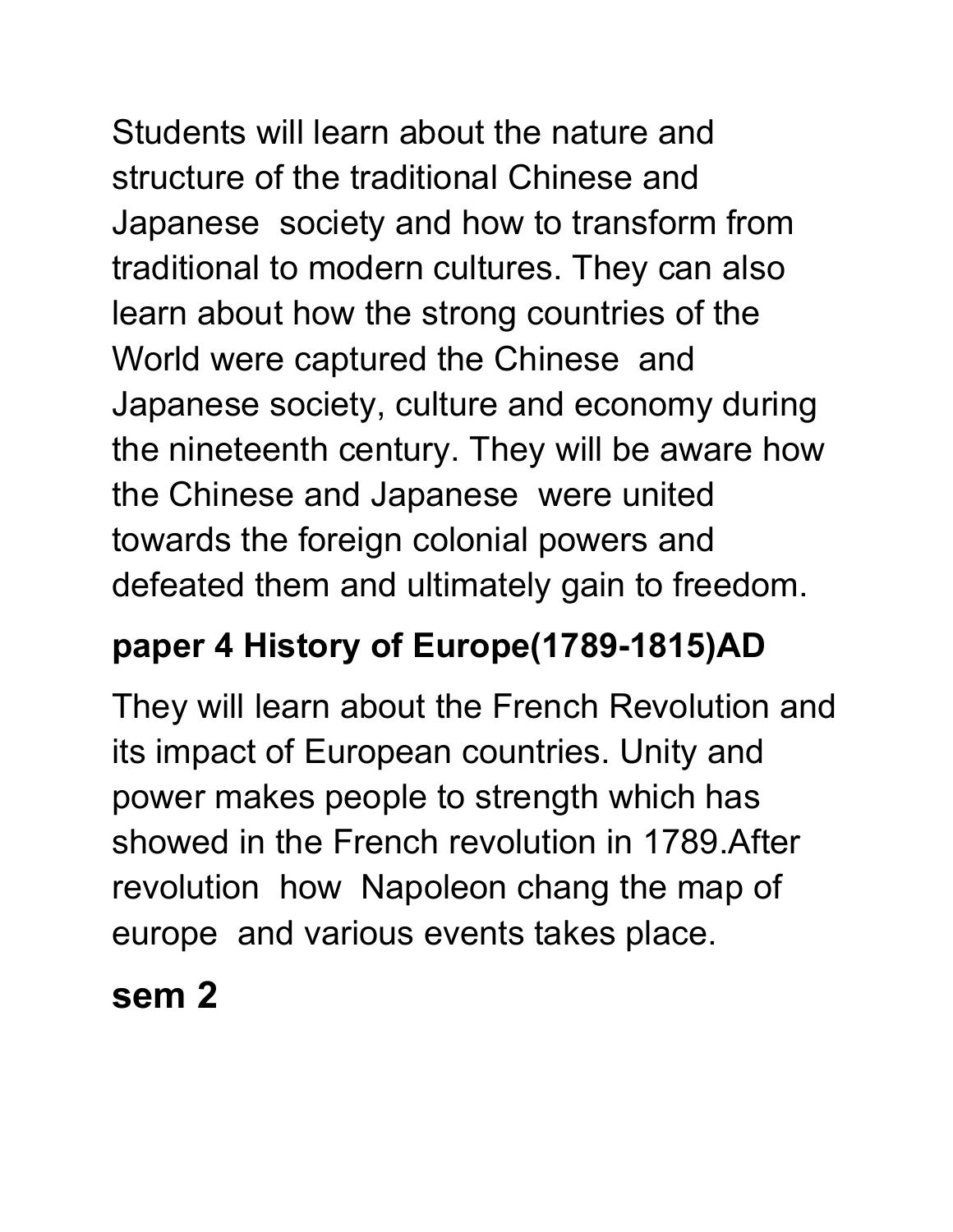## **paper 1 Indian National movement and thought (1919-1947)**

In this paper student learn about the Gandhian era non cooperation movement ,quit India movement etc .They can acquire knowledge how to rise of Gandhis power in Indian politics and his activities towards the freedom like, Rowlatt Satyagraha, Khilafat and Non cooperation movement, The Swarajya party, Poona Pact, Civil Disobedience Movement, Quit India Movement. They also learn how to raise communal politics and opposition politics on the eve of the freedom movement in India and aftermath of partition in India.

## **paper 2 History of Delhi sultanat (1320- 1526)AD**

Student will learn how the foundation, expansion and consolidation of the Delhi Sultanate had established under Tughlaqs, Syed, Lodhi and the nature of the state, nobility and under the Ulemas in medieval India.They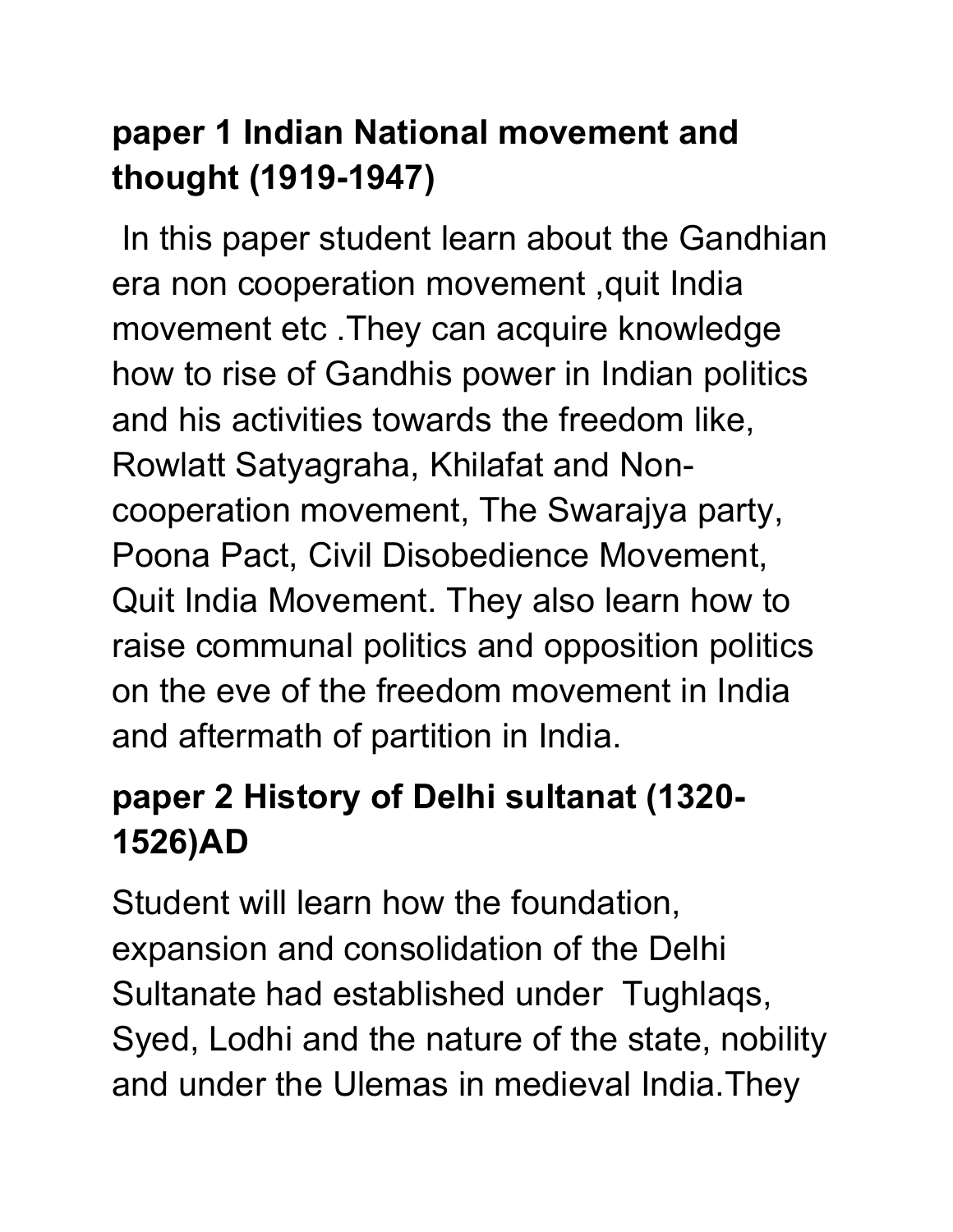can learn about the activities of Delhi Sultanate i.e., revenue systems monetization, market regulations, growth of urban centers, trade and commerce, Indian Ocean trade etc.

#### **paper 3 Development of art in medieval india(1200-1700)AD**

Students will learn about the Indian art and architecture in medieval india, in order to understand and appreciate its diversity and its aesthetic richness. As well as student will equip with the abilities to understand art as a medium of cultural expression during Delhi sultanat and Mughal empire.

#### **paper 4 History of china and Japan(1900- 1945)AD**

Students will aware about the 1911 revolution of china and emergence of the communist party of China and it's affected to the entire Asian countries. They will learn how the Chinese Republic came out from colonial pressure and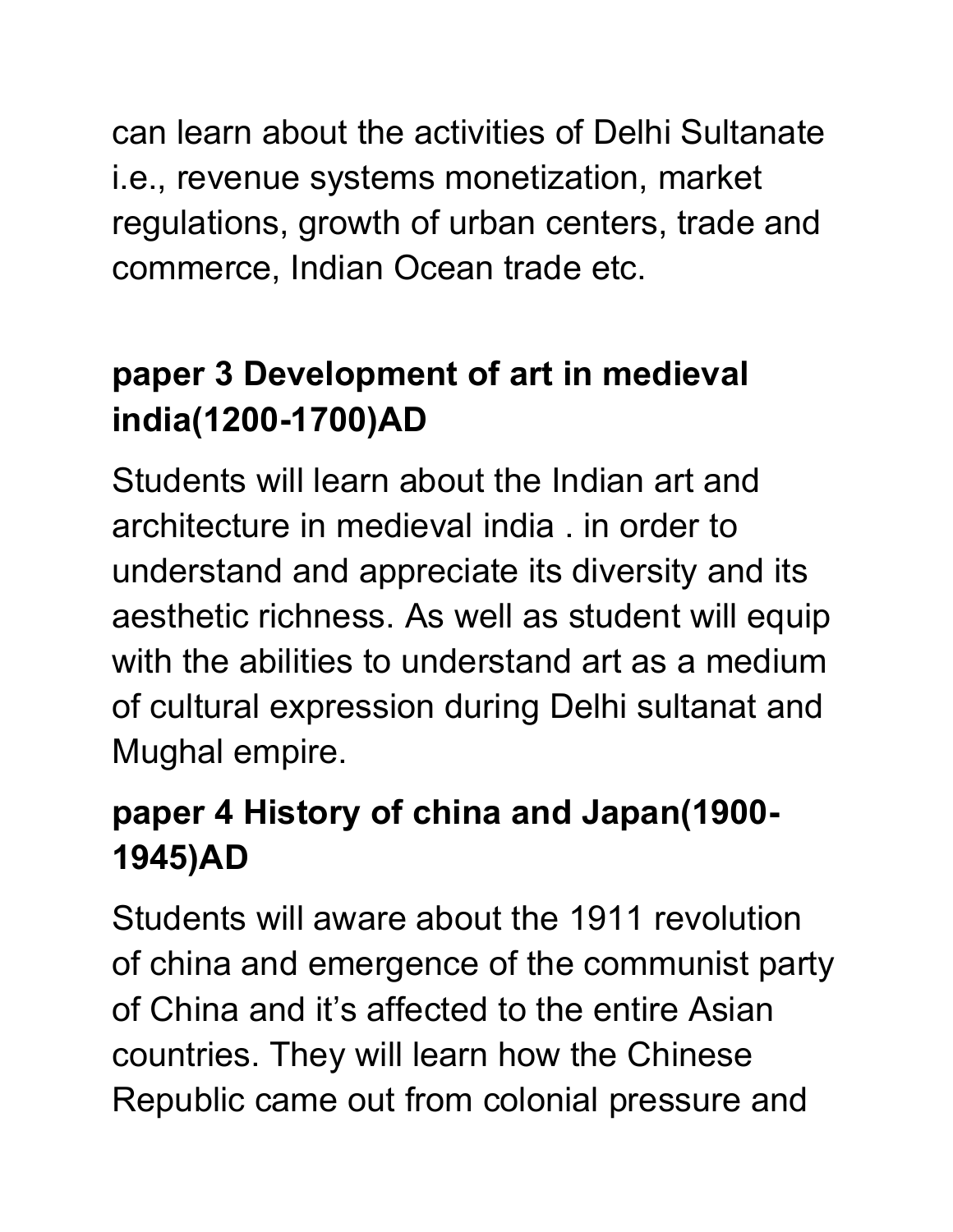bondage. As well as they will gather knowledge about the emergence of Japan as military state of East Asia on the eve of the World War-II this had influenced to the World War-II and also know the role of china and Japan during first and second world war.

### **Sem 3**

# **paper 1 Indian historiography 1**

Student learn about the defination of history, scope,bais and purpose of history Compare the uses and abuses of history Analyse the contributions of various Indian Historians during Delhi sultanat.

## **paper 2 political history of India (1526- 1565)AD**

After the downfall of the Delhi Sultanate how the Mughal dynasty had come to power in India. They can acquire knowledge about the polity, economy, Religion, and Society upto 1565.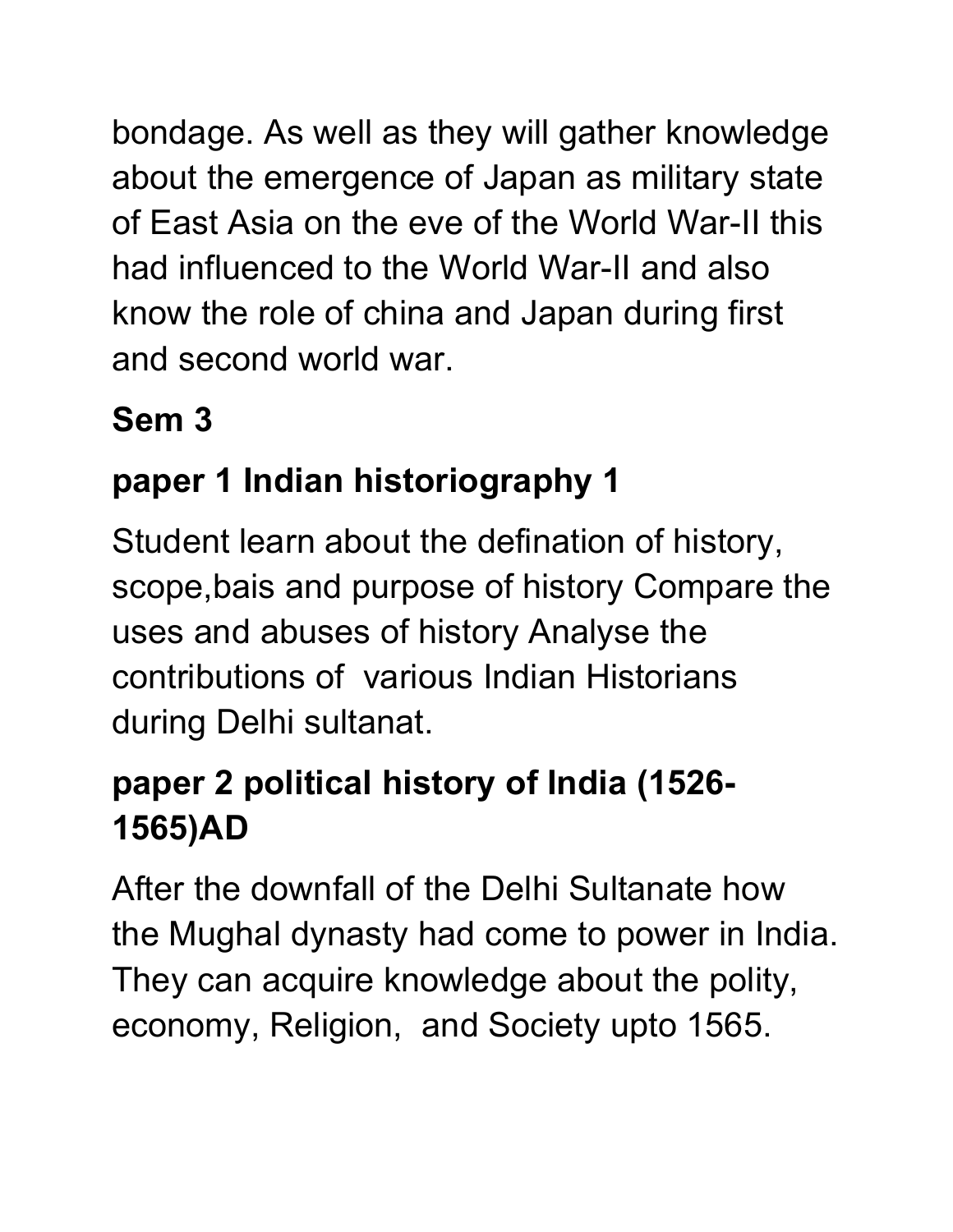### **paper 3 Economic history of Delhi sultanat(1200-1526)AD**

In this paper student learn about various economic system ekta ,revanue system bajarsystem under Delhi sultanat.

# **paper 4 History of europe(1815+1871)AD**

This paper deals with changes of Europe after the French Revolution and political changes in the countries like Prussia, Italy and Russia etc.This paper gives an idea about the rise of nationalism in Europe, consequences and results of 1st and 2nd World War.

## **sem 4**

# **paper 1 Indian historiography 2**

In this paper student learn about the analyse the contributions of various Indian Historians during Mughal era and varius schools of historiography like allahabad school ,Alighar school etc and also learn about dalit historiography and various views.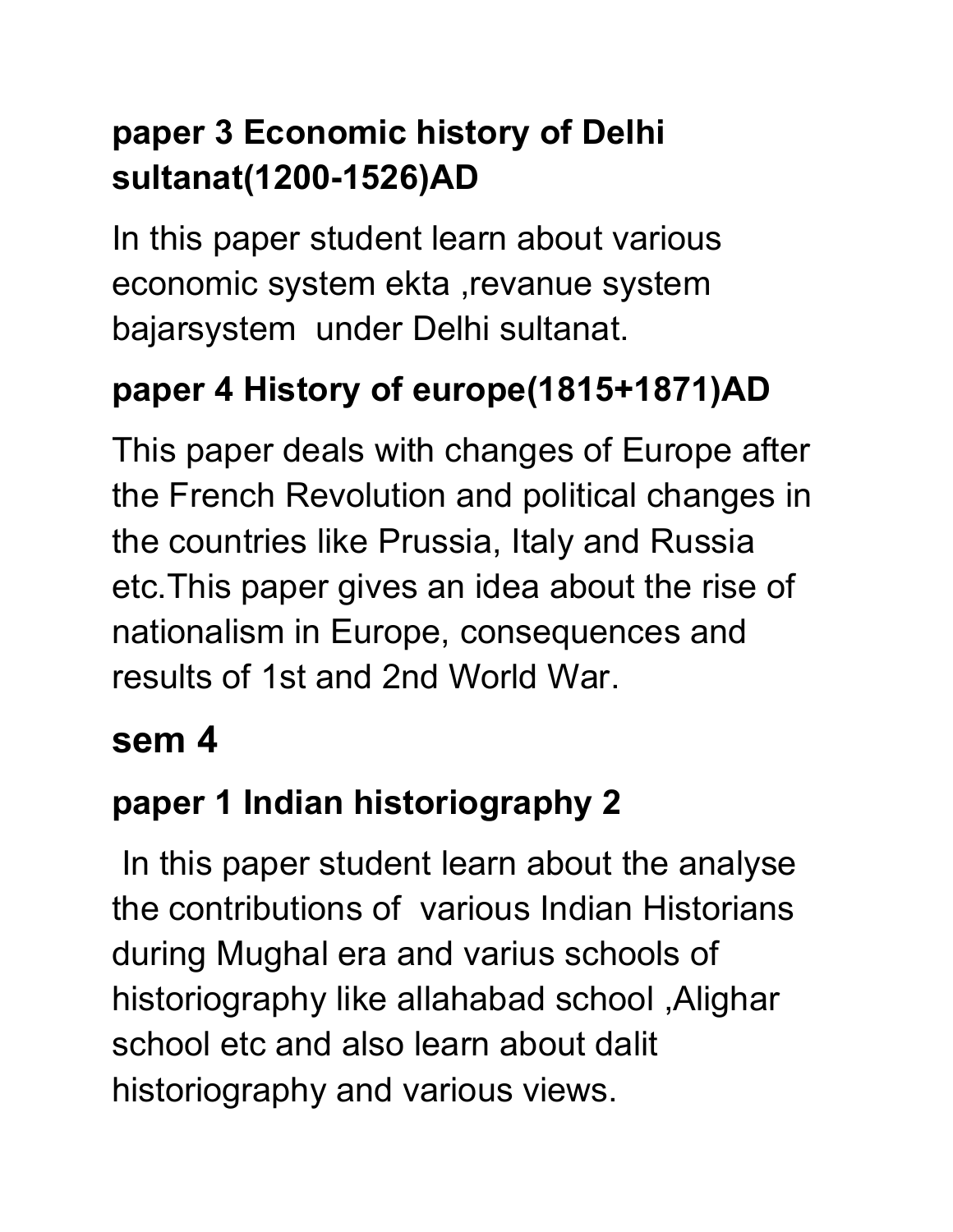## **paper 2 political history of India(1526 - 1657)AD**

Students will learn about the Mughal Indian society, economy and culture after consolidation of the Mughal rule India during the Akber jahaangeer,shahjahaan and aurangjeb.

## **paper 3 political history of later Mughal (1707-1740)AD**

Students of history will learn how to raise regional powers in India after the downfall of the Mughal Empire and in the course of time how to rise of the Company's rule in India. They can understand during to hundred years rule of the British power in this land, how the society, politics, religion and economy.

## **paper 4 Economic history of Mughal india (1526-1740)AD**

In this paper student learn about the economic changes during Akber and after that. they also